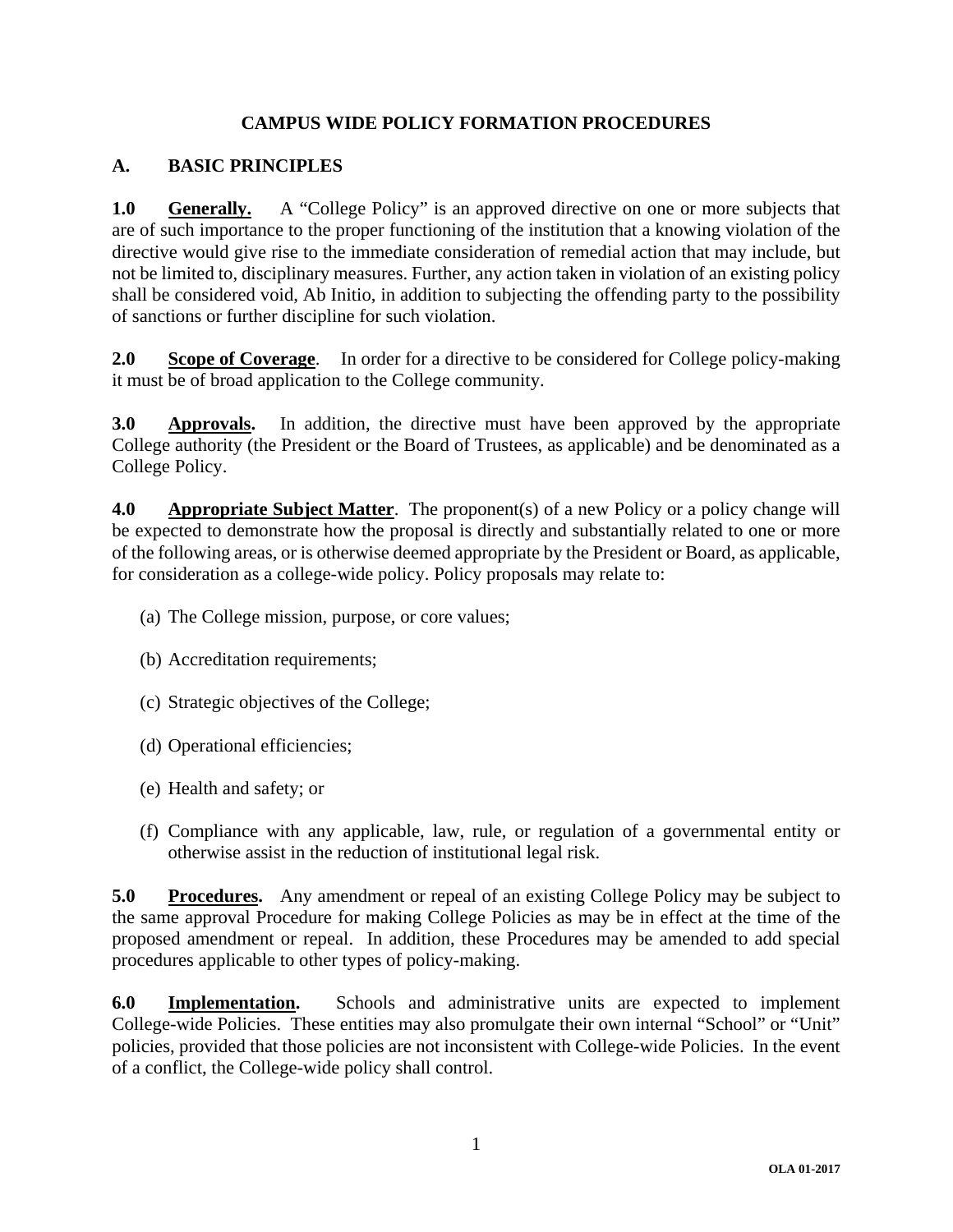### **B. PROCESS**

### **7.0 Proposals for Policy-Making.**

7.1 Commencement. For Policy proposals initiated by those other than the President or the Board, the process begins by completing and submitting the Institutional Policy Request Form. While any member of the College Community (students, faculty or staff) may prepare a Form, the Form must be sponsored and signed by one or more of the following:

- (a)The President of the College/University**;**
- (b) Senior or Executive Vice President;
- (c) Speaker of the Faculty;
- (d) President of a student government organization (SGA, GSA or RHA);
- (e) Chief Executive Office of a College affiliated organization (e.g. the College of Charleston Foundation or Alumni Association); or
- (f) General Counsel.

7.2 Referral. With the exception of Policy Request Forms dealing with academic matters or proposed changes to the *Faculty Administrative Manual*, a fully completed and signed Form is to be submitted to a designee of the Executive Team appointed by the President for further processing. Those Forms that recommend action on an existing or proposed academic policy or a change to the *Faculty Administrative Manual* that, if adopted, would affect faculty only, shall be submitted to the Provost and President for further action. All Forms received for processing will be date-stamped, numbered, and scheduled for a preliminary review by the President's Executive Management Team or the President, in his sole discretion, or if the proposal deals with academic matters, by the Provost.

#### **8.0 Preliminary Evaluation of Proposals.**

8.1 Screening of Forms. The President's Executive Team, the President, in his sole discretion, or the Provost and President, in the case of academic policy matters, shall review the submitted Policy Request Form to determine if it is properly completed and, if so, whether the proposed action is a suitable matter for policy making under this Procedure.

8.2 Not Suitable for Processing. Matters that may not be suitable for consideration under this Procedure include the following:

(a) Matter Proposed Abrogates the Authority Vested in the Office of a Senior Executive, General Counsel, or Vice President – The matter being proposed is of a nature that would, if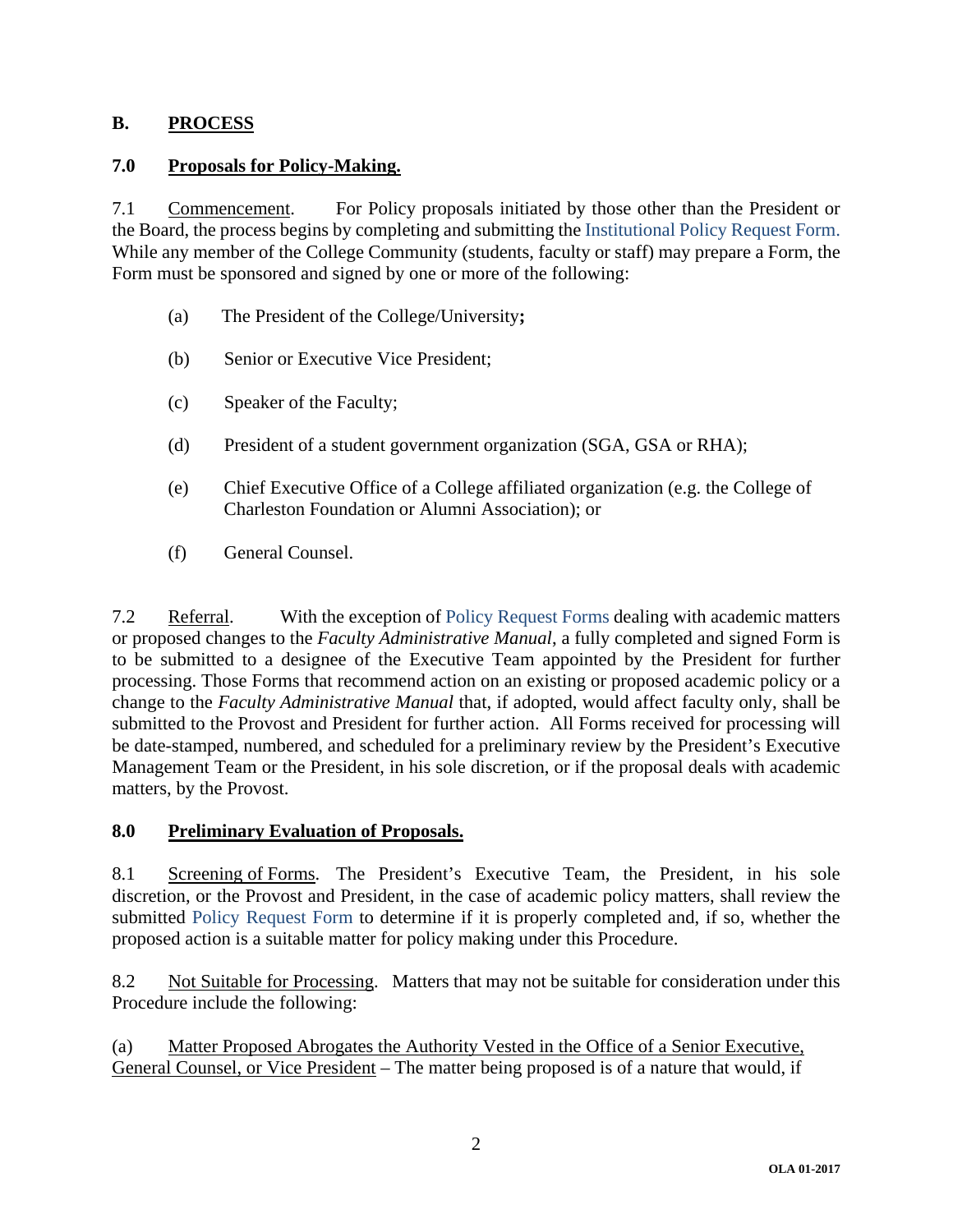subject to these Procedures, abrogate the ability of a Senior Executive, General Counsel, or Vice President to timely perform an assigned duty or responsibility of her/his employment position.

(b) Matter Proposed is Not a Proper Subject for Policy-Making – The matter being proposed: (i) is principally a non-substantive operating procedure implementing a preexisting Policy; (ii) does not address any of the listed subjects in Section 4.0 in a meaningful way; (iii) is adverse to the College mission/purpose or its core values, or is clearly inconsistent with Accreditation requirements or Strategic objectives of the College; or (iv) would adversely affect Health and/or safety concerns of the College or the greater community.

- (c) Matter Reserved for Presidential Action or Action of the Board of TrusteesThe matter being proposed is reserved for action by the Board of Trustees or the President.
- (d) Matter Proposed is Contrary to Law or Regulation -- The matter being proposed would be inconsistent with law, rule, or regulation or would otherwise subject the College to unacceptable legal or other risk.

8.3 Consideration of Proposal **---**If the matter described in the Policy Request Form is determined to be suitable for policy making, one or more of the following actions may be taken:

(a) Non-Academic – The President's Executive Team, or the President, in his sole discretion, may take one of the following actions:

- (1) Approved The Proposal is approved, as submitted, and forwarded for final action to the President or Board, as appropriate.
- (2) Disapproved The proposal is not considered suitable for Policy Making under this Procedure.
- (3) To be revised as Noted The Form should be revised by the author and/or sponsor to comply with the instructions of the Executive Team or the President.
- (4) Recommended Approval to BOT or President The matter will be referred to the Board of Trustees or President, as appropriate, with a recommendation by for final approval.
- (5) Forwarded to BOT or President with Comment The matter will be referred to the Board of Trustees or President without an approval recommendation, but with comment.
- (b) Academic Matters The Provost may take one of the following actions listed in the Policy Request Form:
	- (1) Approved The Proposal is approved, as submitted, and forwarded for final action to the President or Board of Trustees, as appropriate.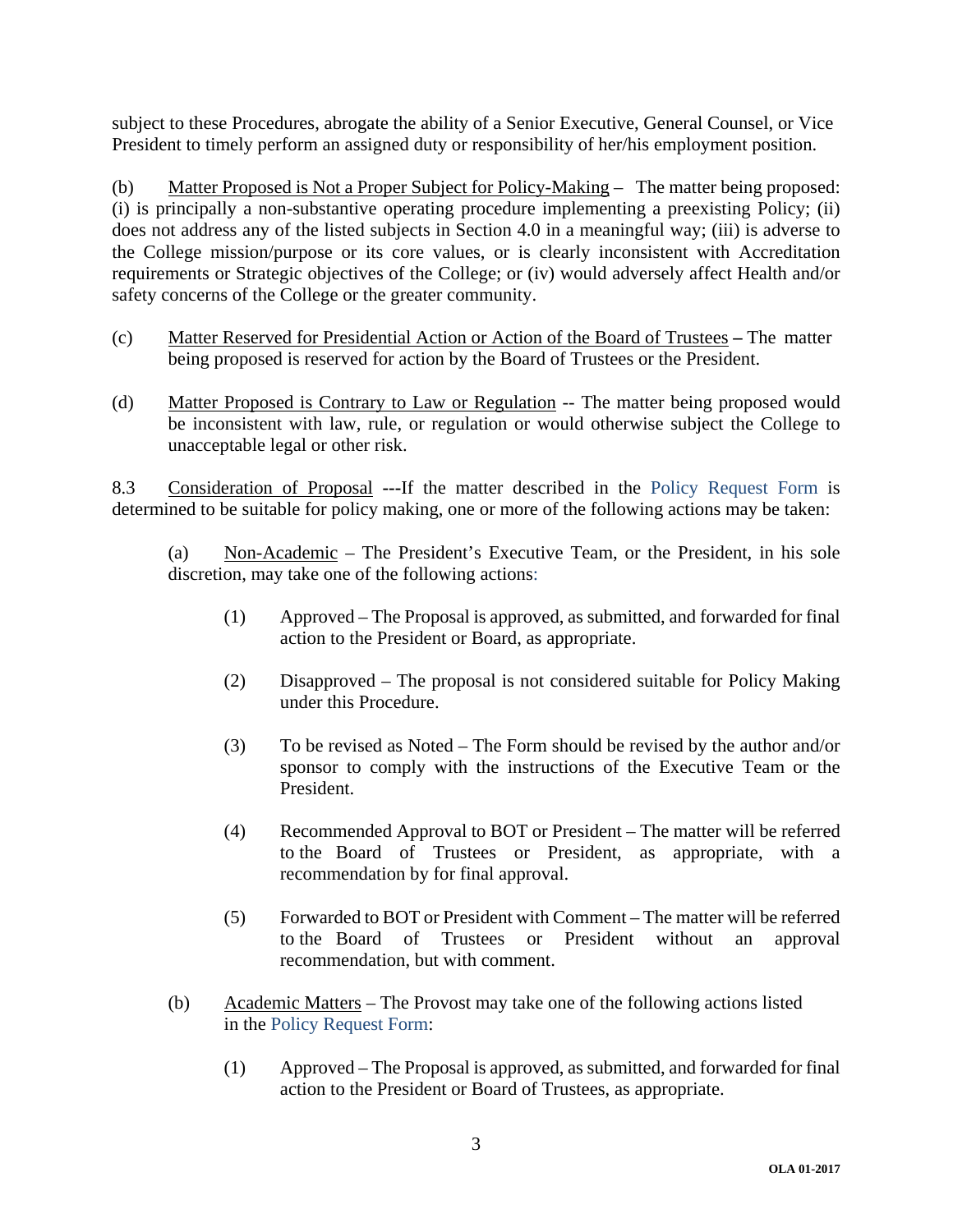- (2) Disapproved The proposal is not considered suitable for Policy Making under this procedure.
- (3) To be revised as Noted The Form should be revised by the author and/or sponsor to comply with the instructions of the Provost.

#### 8.4 Revised Forms.

In the event that the President's Executive Team, the President, in his sole discretion, or the Provost in the case of an academic matter, requires that a Policy Request Form be revised prior to further consideration, the sponsor of that policy proposal (identified in Section C. of the Policy Request Form) shall be responsible for revising the Form or withdrawing the proposal. The failure to revise the Form within 60 days, absent a contrary direction from the Executive Team, the President, or the Provost, will be deemed a withdrawal of the proposal. If the requested revisions are made, the sponsor shall complete a new Policy Request Form, mark the box "Revised Form" in the header, and submit the Revised Form accompanied by a copy of the "Preliminary Action" version of the Form.

#### 8.5 Final Forms.

 Academic Matters -- Policy Request Forms requesting Final Action on academic policy may only be submitted to the President's Executive Team by the Provost or the President. In the event that the Faculty Senate has determined that the Provost has delayed submission of an academic policy proposal for an unreasonable period of time, or if the Senate should disagree with the determination of the Provost not to submit an academic policy proposal for final action, the Speaker of the Faculty may request that the President review the matter and the President may take such further action as may be appropriate under the circumstances.

#### **9.0 Participation of the College Community:**

 The President, the President's Executive Team or, in the case of a proposed academic policy, the Provost, may use any other means considered proper under the circumstances to solicit the views of the College community regarding those matters where such input is deemed appropriate.

#### **10.0 Policies that must be Approved by the BOT.**

(a) Standards. The following proposed policy actions must be approved by the Board of Trustees of the College:

 (1) All proposed policies or policy-related actions that require, directly or indirectly, Board approval under relevant law or regulation, court order, or other legal process, or existing College Policy; and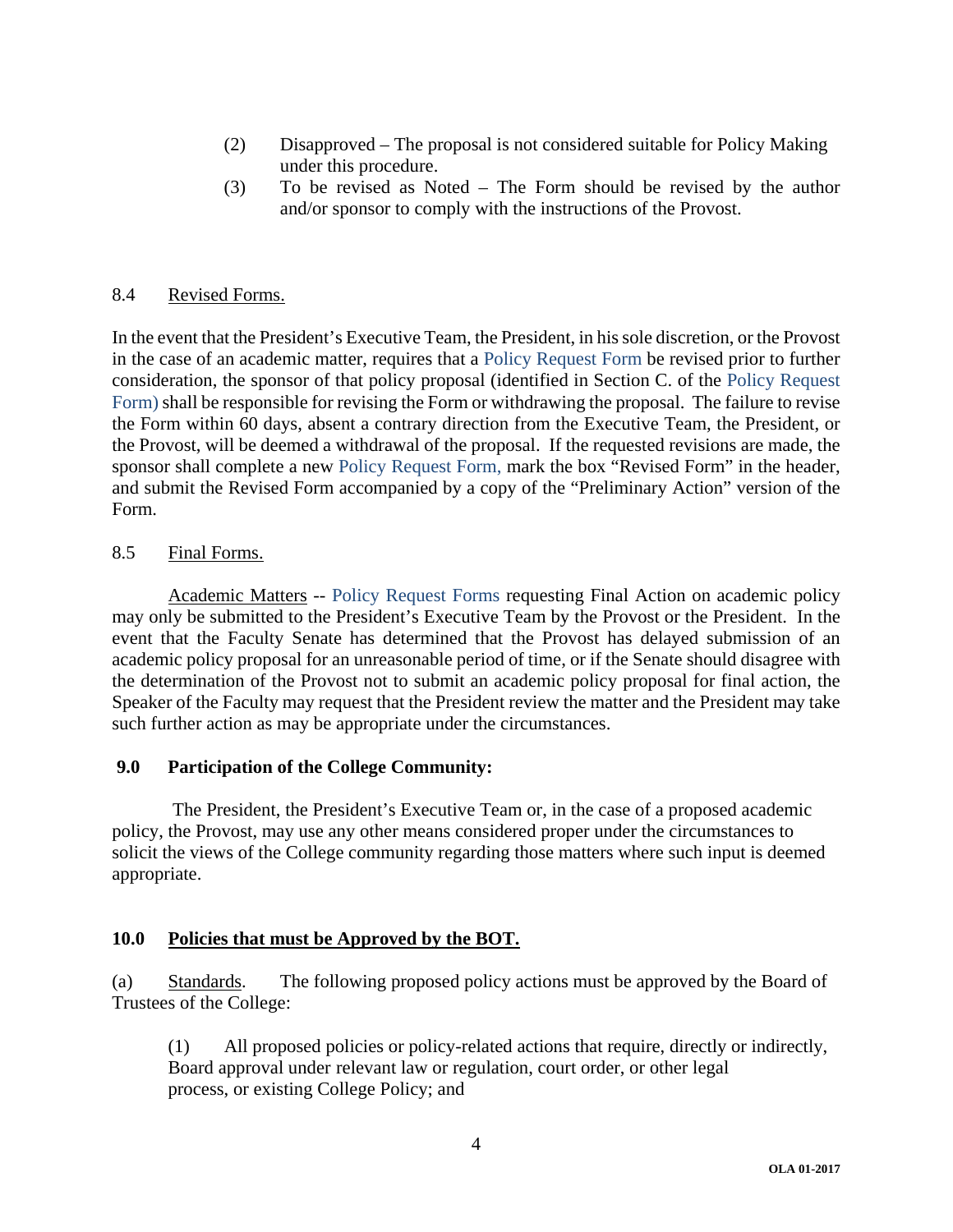(2) All proposed policies or policy related actions that could result in the establishment or acquisition of another legal entity by the College.

(3) All proposed policies or policy-related actions expressly requiring Board approval, as directed by the College's regional accreditor.

(4) All proposed policies on the power to make or sign binding contracts, leases, sales of real property, intellectual property, building naming, or grievance procedures.

(b) Determinations. All other determinations not pursuant to (a) shall be made by the President.

# **11.0 Interim Policy Making.**

Nothing contained in this Procedure should be deemed as preventing or limiting the President from promulgating such interim policies as the President may deem to be of immediate need to protect health or safety, to comply with current provisions of law or regulation, or to address other matters that may present an imminent threat to the welfare or well-being of the College or the College Community.

# **12.0 Form of Policy.**

All final policies should be substantially in the form required by the College of Charleston Official Policy Form, and shall bear the date of original adoption, along with the date(s) of any revision(s).

### **13.0 Policy Promulgation, Dissemination, and Maintenance.**

13.1 Promulgation and Dissemination. Once a policy proposal is adopted in final form, it should be disseminated in a manner designed to promote timely and accurate notification to all concerned members of the College Community. Such notification may take one or more of the following forms:

- (a) Notice on the appropriate College web site;
- (b) Dissemination of printed materials;
- (c) Informational meetings; and/or
- (d) Individual notices to all affected persons.

13.2 Maintenance. All approved Policies shall be maintained in a Policy Manual that has a numbering system reasonably calculated to allow for ease in the location of a Policy by subject matter. The review schedule for each such Policy shall be the responsibility of the position designated as the Policy Manager for that particular Policy and should occur approximately every